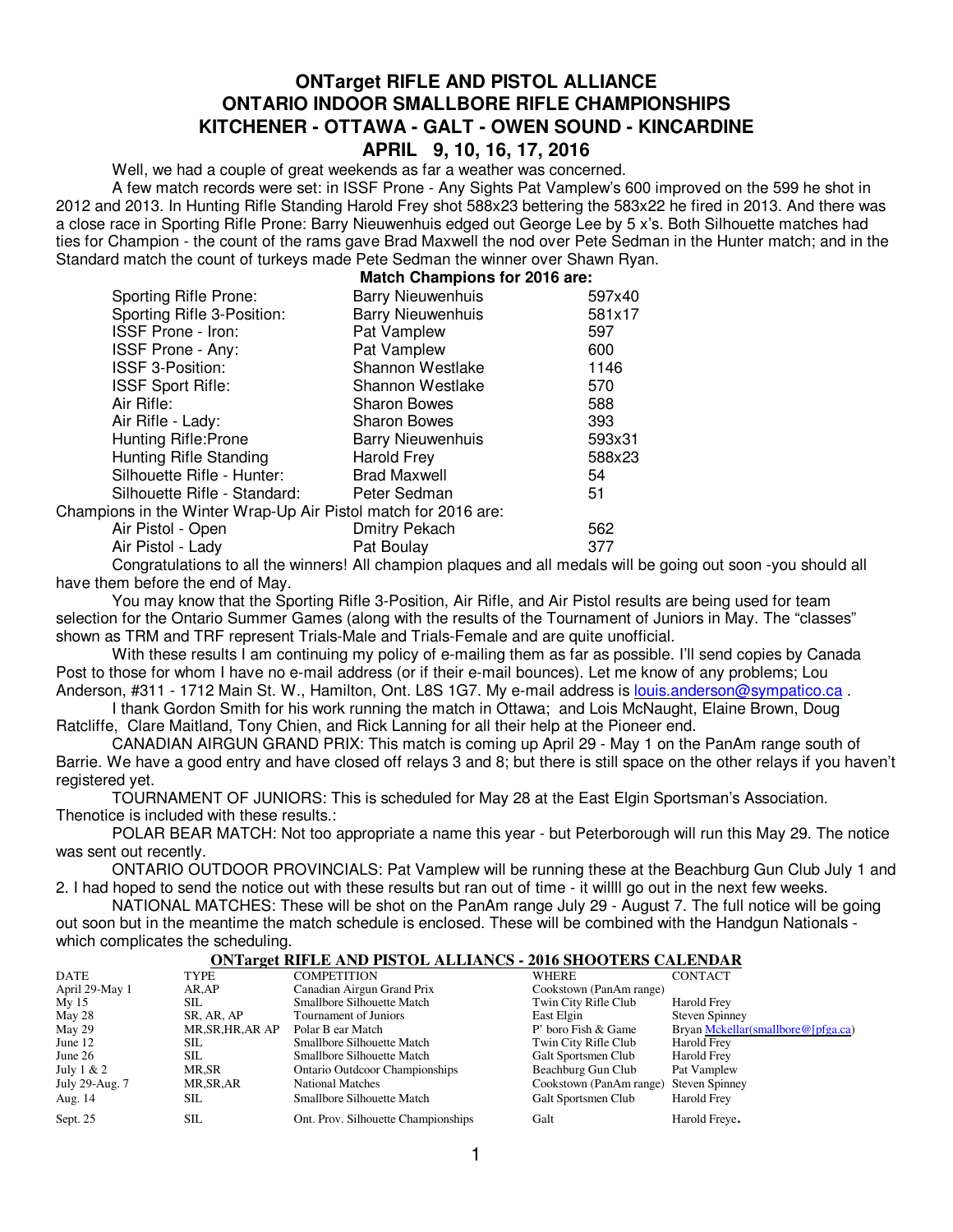### Results of 2016 Indoor Championships and Winter Wrap-Up Match continued; **2016 ONTARIO INDOOR CHAMPIONSHIPS RESULTS**

| MATCH RECORD - OPEN: KAREN WHITE 600X55 (2005)                                                                                                                                                                                                       |          | SPORTING RIFLE PRONE<br>$-$ JUNIOR: EMILY RITSON 591X27 (2010)<br>- INT JR: MARIAN PATRICK 600X51 (2015) |                      |                    |                                        |       |                |                               |  |
|------------------------------------------------------------------------------------------------------------------------------------------------------------------------------------------------------------------------------------------------------|----------|----------------------------------------------------------------------------------------------------------|----------------------|--------------------|----------------------------------------|-------|----------------|-------------------------------|--|
| Sporting Rifle Prone                                                                                                                                                                                                                                 |          |                                                                                                          |                      |                    |                                        |       |                |                               |  |
| Name<br>__________________________________                                                                                                                                                                                                           |          | CLS #1 #2 #3 #4 #5 #6                                                                                    |                      |                    |                                        |       |                | TOTAL<br>____________________ |  |
| Barry Nieuwenhuis MA 99X 6 99X 5 100X 8 99X 6 100X 7 100X 8 597X40-Pr. Champ<br>George Lee MA 99X 5 100X 6 99X 5 100X 4 99X 7 100X 8 597X35-1st<br>Orest Rojik MA 99X 7 98X 5 98X 5 98X 5 98X 6 98X 7 589X35-2nd                                     |          |                                                                                                          |                      |                    |                                        |       |                |                               |  |
|                                                                                                                                                                                                                                                      |          |                                                                                                          |                      |                    |                                        |       |                |                               |  |
|                                                                                                                                                                                                                                                      |          |                                                                                                          |                      |                    |                                        |       |                |                               |  |
| Thomas Yeung                                                                                                                                                                                                                                         | MA       |                                                                                                          |                      |                    | 99X 7 98X 8 97X 5 96X 5 98X 7 100X 3   |       |                | 588X35                        |  |
|                                                                                                                                                                                                                                                      |          |                                                                                                          |                      | 99X 4 100X 4 99X 5 | 96X 4                                  | 95X 2 |                | 99X 2 588X21-1st              |  |
| George Sawicki KK<br>Heather Gamble KX                                                                                                                                                                                                               |          | 99X 3 98X 2                                                                                              |                      | 98X 5              | 97X 4                                  | 96X 2 | 99X 7          | 587X23-2nd                    |  |
| Brian Wheatley                                                                                                                                                                                                                                       | TE       |                                                                                                          | 99X 4 98X 6          | 97X 3              | 97X 4                                  | 96X 2 | 99X 5          | 586X24-3rd                    |  |
| Bob Sutton                                                                                                                                                                                                                                           | TE       |                                                                                                          | 97X 3 96X 2          | 96X 3              | 98X 5                                  | 98X 5 | 99X 5          | 584X23                        |  |
| Jonathan Irwin<br>Brian Winslow<br>TE 94X 1 97X 7 97X 1<br>Brian Winslow<br>TE 95X 3 94X 2 96X 3<br>Nick Klimchuk<br>TE 96X 3 91X 0 99X 4<br>TE 95X 0 88X 2 92X 0<br>Eric Cheung<br>TE 92X 2 90X 1 93X 3<br>TE 92X 2 90X 1 93X 3<br>TE 92X 2 90X 1 9 |          |                                                                                                          |                      |                    | 97X 0                                  | 95X 1 | 99X 4          | 579X14                        |  |
|                                                                                                                                                                                                                                                      |          |                                                                                                          |                      |                    | 96X 3 92X 3 94X 3                      |       | 92X 2          | 563X16                        |  |
|                                                                                                                                                                                                                                                      |          |                                                                                                          |                      |                    | 92X 2                                  | 95X 2 | 89X 1          | 562X12                        |  |
|                                                                                                                                                                                                                                                      |          |                                                                                                          |                      |                    | 96X 4                                  | 94X 1 | 95X 1          | 560X 8                        |  |
|                                                                                                                                                                                                                                                      |          |                                                                                                          |                      |                    | 92X 1                                  | 93X 3 | 92X 2          | 552X12                        |  |
| Yves Prevost                                                                                                                                                                                                                                         | TE       |                                                                                                          | 83X 1 89X 2          | 86X 0              | 93X 1                                  | 93X 2 | 89X 0          | 533X 6                        |  |
|                                                                                                                                                                                                                                                      |          |                                                                                                          |                      |                    |                                        |       |                |                               |  |
| Richard Saucier 55 100X 6 99X 4 98X 6 98X 6<br>Dennis Pyle 58 94X 3 86X 5 93X 1 95X 5                                                                                                                                                                |          |                                                                                                          |                      |                    |                                        | 97X 4 | 98X 4          | 590X30-1st                    |  |
|                                                                                                                                                                                                                                                      |          |                                                                                                          |                      |                    |                                        | 93X 3 | 92X 1          | 553X18                        |  |
| Deverne Jones                                                                                                                                                                                                                                        | MM       | 99X 3 94X 6                                                                                              |                      | 95X 3              | 95X 3                                  | 97X 5 |                | 97X 3 577X23-1st              |  |
| Peter O'Brien                                                                                                                                                                                                                                        | MM       |                                                                                                          |                      |                    | 85X 0 91X 0 91X 0 92X 0 93X 1          |       |                | 93X 2 545X 3-2nd              |  |
| Michael Moorhouse                                                                                                                                                                                                                                    | MM       | 92X 0                                                                                                    | 88X 1                | 84X 1              | 91X 2                                  | 93X 2 | 93X 1          | 541X 7                        |  |
| Carter Onyschuk                                                                                                                                                                                                                                      | JR       | 96X 4                                                                                                    | 93X 2                | 93X 2              | 95X 4                                  | 97X 4 | 96X 3          | 570X19-1st                    |  |
|                                                                                                                                                                                                                                                      | JR       | 96X 2                                                                                                    | 89X 0                | 96X 4              | 96X 3                                  | 98X 4 | 95X 3          | 570X16-2nd                    |  |
|                                                                                                                                                                                                                                                      | JR       |                                                                                                          |                      |                    | 93X 1 96X 2 95X 3 97X 4                | 96X 3 | 91X 2          | 568X15-3rd                    |  |
| Liam Smith<br>Owen Onyschuk<br>Joshua Niles                                                                                                                                                                                                          | JR       | 90X 0                                                                                                    | 89X 1                | 92X 1              | 87X 1                                  | 86X 0 | 88X 0          | 532X 3                        |  |
| Riley Hill JR JR                                                                                                                                                                                                                                     |          |                                                                                                          | 92X 1 87X 0          | 91X 1              | 85X 0                                  | 85X 1 | 80X 0          | 520X 3                        |  |
| Dylan Byrne                                                                                                                                                                                                                                          | JR       | 78X 1 93X 2                                                                                              |                      | 89X 0              | 90X 2                                  | 84X 0 | 84X 0          | 518X 5                        |  |
| Dustin Ashford                                                                                                                                                                                                                                       | JR       | 90X 3 89X 0                                                                                              |                      | 80X 0              | 88X 1                                  | 90X 1 | 78X 0          | 515X 5                        |  |
| Cullan Byrne                                                                                                                                                                                                                                         | JR       |                                                                                                          | 85X 2 93X 0          |                    | 86X 0 84X 1                            | 77X 0 | 81X 1          | 506X 4                        |  |
| Jeremy Ellis 100X 7                                                                                                                                                                                                                                  |          |                                                                                                          |                      |                    | 96X 5 100X 7 100X 4 98X 5 97X 3        |       |                | 591X31-1st                    |  |
| Michael Qiao                                                                                                                                                                                                                                         | IJ       | 97X 2                                                                                                    |                      |                    | 97X 6 99X 6 96X 3                      | 94X 2 | 99X 5          | 582X24-2nd                    |  |
| Nick Klimchuk                                                                                                                                                                                                                                        | IJ       | 96X 3                                                                                                    |                      |                    |                                        | 95X 2 |                |                               |  |
|                                                                                                                                                                                                                                                      |          |                                                                                                          |                      | 91X 0 99X 4        | 92X 2                                  |       | 89X 1          | 562X12-3rd                    |  |
| Alex Davis                                                                                                                                                                                                                                           | IJ       |                                                                                                          | 89X 1 93X 2          |                    | 94X 2 97X 3                            | 94X 0 | 94X 4          | 561X12                        |  |
| Alysia Knott                                                                                                                                                                                                                                         | IJ       | 88X 1                                                                                                    | 92X 2                | 91X 1              | 94X 2                                  | 88X 1 | 92X 1          | 545X 8                        |  |
| Peter O'Brien<br>Tyler Deisley                                                                                                                                                                                                                       | IJ<br>IJ | 90X 2                                                                                                    | 85X 0 91X 0<br>89X 1 | 91X 0<br>86X 1     | 92X 0<br>91X 1                         | 93X 1 | 93X 2<br>88X 2 | 545X 3                        |  |
|                                                                                                                                                                                                                                                      |          |                                                                                                          |                      |                    |                                        | 90X 2 |                | 534X 9                        |  |
| Barry Nieuwenhuis                                                                                                                                                                                                                                    | VT       |                                                                                                          |                      |                    | 99X 6 99X 5 100X 8 99X 6 100X 7 100X 8 |       |                | 597X40-1st                    |  |
| George Lee                                                                                                                                                                                                                                           | VT       |                                                                                                          | 99X 5 100X 6         |                    | 99X 5 100X 4                           |       | 99X 7 100X 8   | 597X35-2nd                    |  |
| Richard Saucier                                                                                                                                                                                                                                      | VT       | 100X 6                                                                                                   | 99X 4                | 98X 6              | 98X 6                                  | 97X 4 | 98X 4          | 590X30-3rd                    |  |
| Thomas Yeung                                                                                                                                                                                                                                         | VT       | 99X 7                                                                                                    | 98X 8                | 97X 5              | 96X 5                                  |       | 98X 7 100X 3   | 588X35                        |  |
| Trent Campbell                                                                                                                                                                                                                                       | VT       |                                                                                                          |                      |                    | 95X 0 88X 2 92X 0 96X 4 94X 1 95X 1    |       |                | 560X 8                        |  |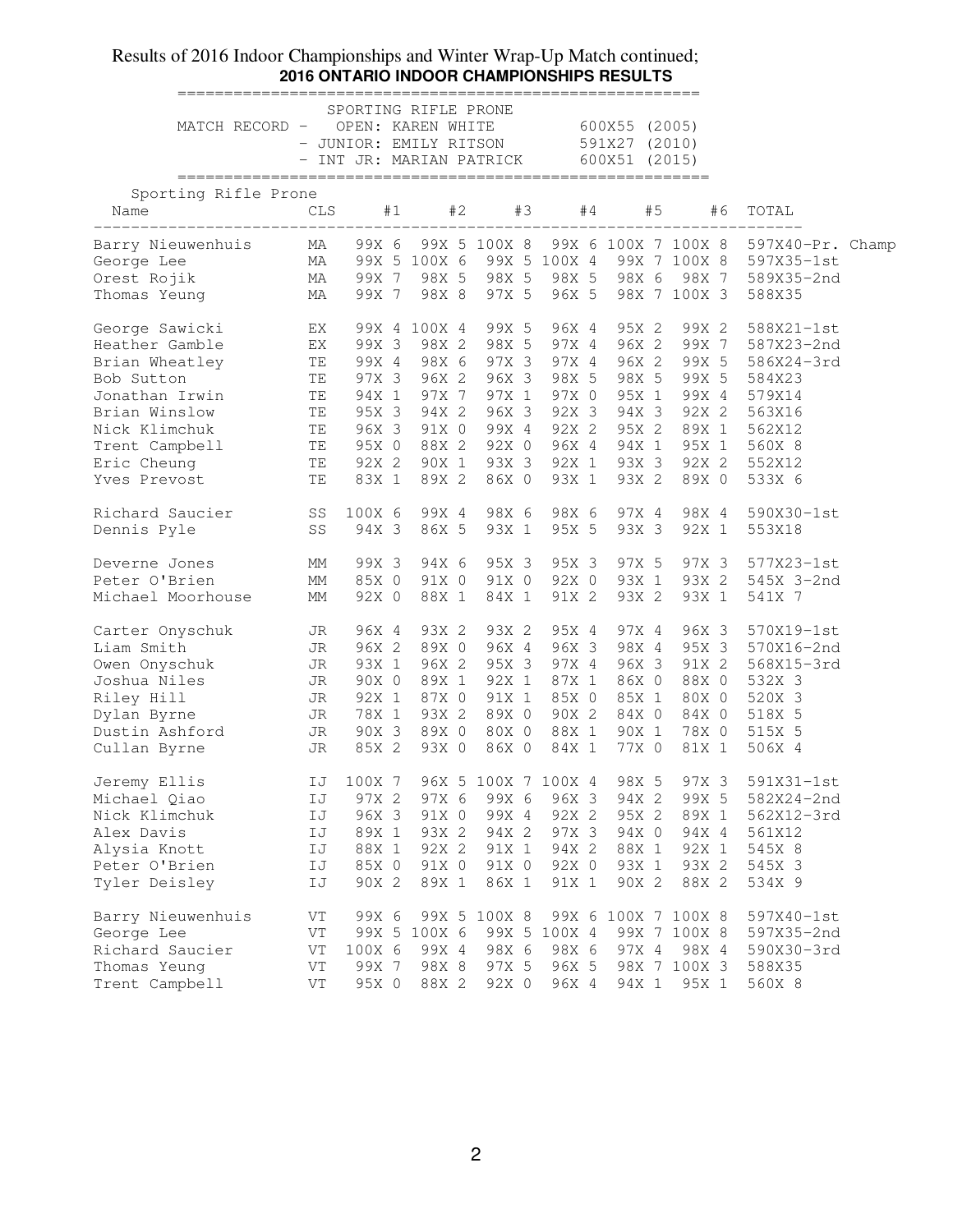| MATCH RECORD - OPEN: MIKE HOCKINGS 597X31 (2004) |     | - INT JR: CHRIS BALDWIN            |             | SPORTING RIFLE 3-POSITION | - JUNIOR: CHRIS BALDWIN 576X24 (2008)<br>594X22 (2010)       |                |                |                                |  |
|--------------------------------------------------|-----|------------------------------------|-------------|---------------------------|--------------------------------------------------------------|----------------|----------------|--------------------------------|--|
| Sporting Rifle 3-Position<br>Name                |     |                                    |             |                           | $CLS \quad ----PRONE---\quad ----STAND---\quad ----KNEEL---$ |                |                | TOTAL                          |  |
| Barry Nieuwenhuis<br>Thomas Yeung                |     | MA 100X 5 99X 6<br>MA 100X 7 99X 4 |             | 90X 2                     | 95X 1 94X 2<br>90X 1                                         | 97X 3<br>96X 3 | 96X 0<br>94X 3 | 581X17-Pr. Champ<br>569X20-1st |  |
| Erin Allen                                       | TE  | 97X 3                              | 96X 2       | 95X 5                     | 93X 0                                                        | 97X 7          | 96X 2          | 574X19-1st                     |  |
| D'Arcy Allen                                     | TE  |                                    | 97X 3 99X 5 | 94X 3                     | 88X 0                                                        | 97X 0          | 95X 1          | 570X12-2nd                     |  |
| Orest Rojik                                      | EX  | 98X 4                              | 98X 4       | 74X 0                     | 80X 0                                                        | 94X 1          | 85X 2          | 529X11-3rd                     |  |
| Eric Cheung                                      | TE  |                                    | 96X 3 90X 1 | 82X 0                     | 82X 0                                                        | 89X 2          | 85X 0          | 524X 6                         |  |
| Larissa Lane                                     | EX  |                                    | 88X 0 82X 0 | 82X 0                     | 87X 1                                                        | 90X 2          | 90X 1          | 519X 4                         |  |
| Taylor Allen                                     |     | TE 85X 1 81X 0                     |             | 77X 0                     | 65X 1                                                        | 78X 0          | 82X 1          | 468X 3                         |  |
| Nick Klimchuk                                    | TE  | 90X 1                              | 92X 4       | 61X 0                     | 50X 1                                                        | 72X 0          | 84X 2          | 449X 8                         |  |
| Peter Westlake                                   | TE  |                                    |             |                           |                                                              |                |                |                                |  |
| Mekenzie Van Bynen                               | JR  |                                    | 98X 4 95X 3 | 94X 1                     | 91X 1                                                        | 94X 3          | 94X 3          | 566X15-1st                     |  |
| Carter Onyschuk                                  | JR  | 96X 2                              | 96X 4       | 92X 2                     | 89X 1                                                        | 90X 1          | 93X 1          | 556X11-2nd                     |  |
| Christie Light                                   | JR  | 92X 1                              | 96X 1       | 93X 1                     | 92X 2                                                        | 87X 0          | 89X 2          | 549X 7-3rd                     |  |
| Owen Onyschuk                                    | JR  | 97X 2                              | 93X 2       | 88X 0                     | 89X 0                                                        | 89X 0          | 90X 1          | 546X 5                         |  |
| Liam Smith                                       | JR  | 97X 4                              | 97X 1       | 86X 1                     | 89X 1                                                        | 83X 0          | 86X 1          | 538X 8                         |  |
| Joshua Niles                                     | JR  | 91X 1                              | 93X 0       | 85X 0                     | 78X 1                                                        | 88X 2          | 90X 0          | 525X 4                         |  |
| Dustin Ashford                                   | JR  | 90X 2                              | 87X 1       | 65X 0                     | 69X 0                                                        | 93X 1          | 80X 0          | 484X 4                         |  |
| Taylor Allen                                     | JR  | 85X 1                              | 81X 0       | 77X 0                     | 65X 1                                                        | 78X 0          | 82X 1          | 468X 3                         |  |
| Dylan Byrne                                      | JR  | 86X 0                              | 90X 3       | 55X 0                     | 66X 0                                                        | 86X 0          | 73X 0          | 456X 3                         |  |
| Austin Lam                                       | JR  | 89X 2                              | 75X 1       | 83X 0                     | 78X 2                                                        | 63X 0          | 42X 0          | 430X 5                         |  |
| Cullan Byrne                                     | JR  | 86X 0                              | 82X 0       | 39X 0                     | 27X 0                                                        | 34X 0          | 54X 0          | 322X 0                         |  |
| Jeremy Ellis                                     | IJ  | 98X 7                              | 97X 5       | 96X 4                     | 97X 3                                                        | 97X 4          | 96X 2          | 581X25-1st                     |  |
| Erin Allen                                       | IJ  | 97X 3                              | 96X 2       | 95X 5                     | 93X 0                                                        | 97X 7          | 96X 2          | 574X19-2nd                     |  |
| D'Arcy Allen                                     | IJ  | 97X 3                              | 99X 5       | 94X 3                     | 88X 0                                                        | 97X 0          | 95X 1          | 570X12-3rd                     |  |
| Michael Qiao                                     | IJ  | 96X 6                              | 97X 2       | 95X 3                     | 94X 2                                                        | 92X 1          | 94X 2          | 568X16                         |  |
| Dustin Giesbrecht                                | IJ  | 98X 4                              | 95X 2       | 95X 3                     | 95X 2                                                        | 91X 0          | 93X 1          | 567X12                         |  |
| Micheal Martin                                   | IJ  | 95X 1                              | 92X 0       | 93X 0                     | 83X 1                                                        | 97X 1          | 94X 1          | 554X 4                         |  |
| Victor Lam                                       | IJ  | 97X 3                              | 96X 4       | 86X 2                     | 81X 0                                                        | 78X 1          | 82X 0          | 520X10                         |  |
| Larissa Lane                                     | IJ  | 88X 0                              | 82X 0       | 82X 0                     | 87X 1                                                        | 90X 2          | 90X 1          | 519X 4                         |  |
| Alex Davis                                       | IJ  | 91X 2                              | 95X 3       | 79X 0                     | 83X 0                                                        | 88X 0          | 75X 1          | 511X 6                         |  |
| Tyler Deisley                                    |     | IJ 86X 1                           |             |                           | 90X 0 70X 0 78X 1 83X 1                                      |                | 89X 2          | 496X 5                         |  |
| Ryan Zavitz                                      | IJ  | 93X 1                              | 95X 4       | 65X 0                     | 63X 0                                                        | 88X 0          | 87X 0          | 491X 5                         |  |
| Alysia Knott                                     | IJ  | 84X 1                              | 92X 2       | 79X 1                     | 78X 0                                                        | 82X 0          | 77X 1          | 492X 5                         |  |
| Nick Klimchuk                                    | IJ  | 90X 1                              | 92X 4       | 61X 0                     | 50X 1                                                        | 72X 0          | 84X 2          | 449X 8                         |  |
| Barry Nieuwenhuis                                | VT  | 100X 5                             | 99X 6       | 95X 1                     | 94X 2                                                        | 97X 3          | 96X 0          | 581X17-1st                     |  |
| Thomas Yeung                                     | VT  | 100X 7                             | 99X 4       | 90X 2                     | 90X 1                                                        | 96X 3          | 94X 3          | 569X20                         |  |
| Jeremy Ellis                                     | TRM | 98X 7                              | 97X 5       | 96X 4                     | 97X 3                                                        | 97X 4          | 96X 2          | 581X25                         |  |
| Michael Qiao                                     | TRM | 96X 6                              | 97X 2       | 95X 3                     | 94X 2                                                        | 92X 1          | 94X 2          | 568X16                         |  |
| Dustin Giesbrecht                                | TRM | 98X 4                              | 95X 2       | 95X 3                     | 95X 2                                                        | 91X 0          | 93X 1          | 567X12                         |  |
| Carter Onyschuk                                  | TRM | 96X 2                              | 96X 4       | 92X 2                     | 89X 1                                                        | 90X 1          | 93X 1          | 556X11                         |  |
| Micheal Martin                                   | TRM | 95X 1                              | 92X 0       | 93X 0                     | 83X 1                                                        | 97X 1          | 94X 1          | 554X 4                         |  |
| Owen Onyschuk                                    | TRM | 97X 2                              | 93X 2       | 88X 0                     | 89X 0                                                        | 89X 0          | 90X 1          | 546X 5                         |  |
| Liam Smith                                       | TRM | 97X 4                              | 97X 1       | 86X 1                     | 89X 1                                                        | 83X 0          | 86X 1          | 538X 8                         |  |
| Joshua Niles                                     | TRM | 91X 1                              | 93X 0       | 85X 0                     | 78X 1                                                        | 88X 2          | 90X 0          | 525X 4                         |  |
| Victor Lam                                       | TRM | 97X 3                              | 96X 4       | 86X 2                     | 81X 0                                                        | 78X 1          | 82X 0          | 520X10                         |  |
| Alex Davis                                       | TRM | 91X 2                              | 95X 3       | 79X 0                     | 83X 0                                                        | 88X 0          | 75X 1          | 511X 6                         |  |
| Tyler Deisley                                    | TRM | 86X 1                              | 90X 0       | 70X 0                     | 78X 1                                                        | 83X 1          | 89X 2          | 496X 5                         |  |
| Ryan Zavitz                                      | TRM | 93X 1                              | 95X 4       | 65X 0                     | 63X 0                                                        | 88X 0          | 87X 0          | 491X 5                         |  |
|                                                  |     |                                    |             |                           |                                                              |                |                |                                |  |

========================================================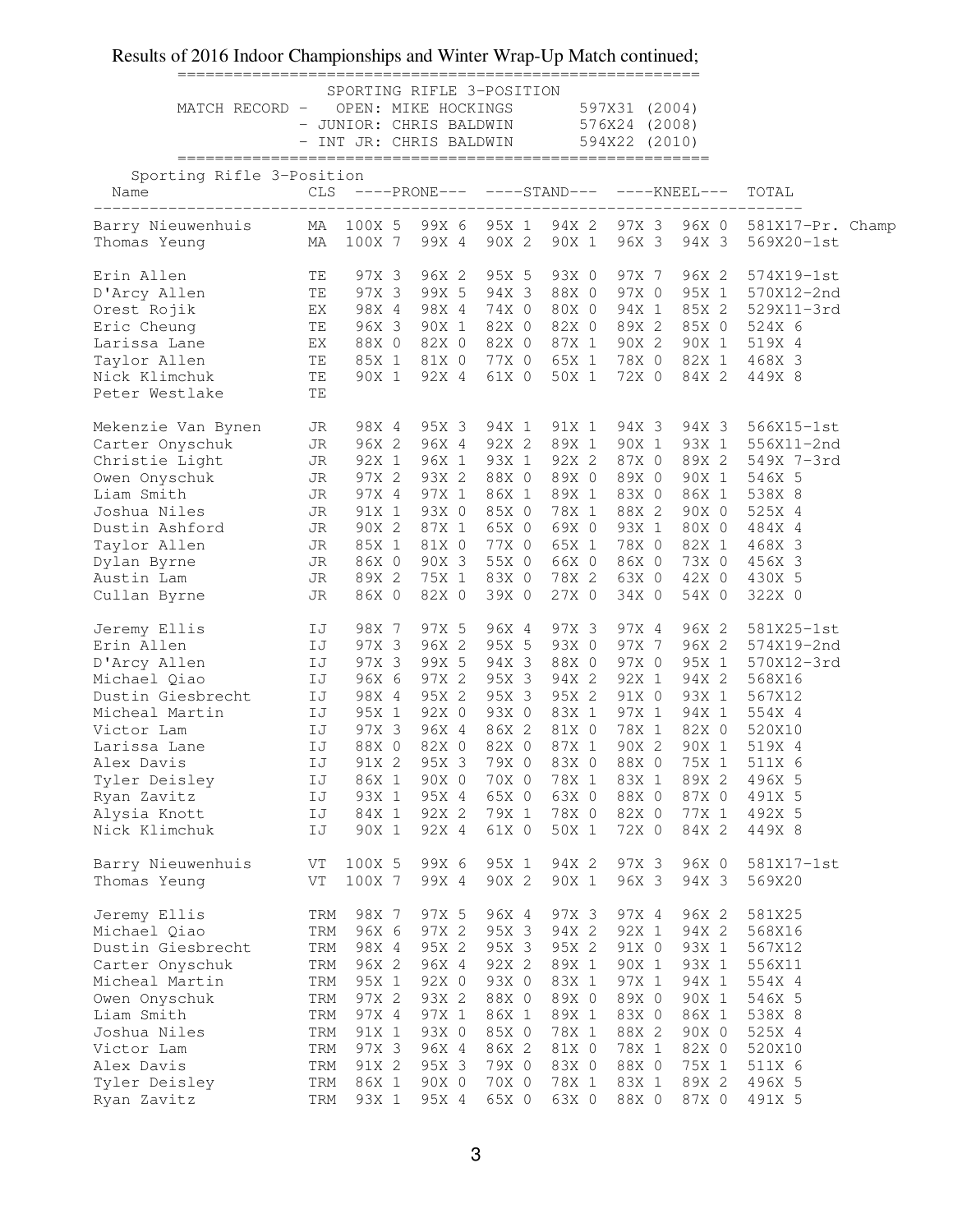## Sporting Rifle 3-Position Name CLS ----PRONE--- ----STAND--- ----KNEEL--- TOTAL ---------------------------------------------------------------------------- Dustin Ashford TRM 90X 2 87X 1 65X 0 69X 0 93X 1 80X 0 484X 4 Dylan Byrne TRM 86X 0 90X 3 55X 0 66X 0 86X 0 73X 0 456X 3 Nick Klimchuk TRM 90X 1 92X 4 61X 0 50X 1 72X 0 84X 2 449X 8 Austin Lam TRM 89X 2 75X 1 83X 0 78X 2 63X 0 42X 0 430X 5 Erin Allen TRF 97X 3 96X 2 95X 5 93X 0 97X 7 96X 2 574X19 D'Arcy Allen TRF 97X 3 99X 5 94X 3 88X 0 97X 0 95X 1 570X12 Mekenzie Van Bynen TRF 98X 4 95X 3 94X 1 91X 1 94X 3 94X 3 566X15 Christie Light TRF 92X 1 96X 1 93X 1 92X 2 87X 0 89X 2 549X 7 Cassandra Hines TRF 95X 2 91X 2 89X 1 90X 2 91X 1 91X 2 547X10 Larissa Lane TRF 88X 0 82X 0 82X 0 87X 1 90X 2 90X 1 519X 4 Alysia Knott TRF 84X 1 92X 2 79X 1 78X 0 82X 0 77X 1 492X 5 Taylor Allen TRF 85X 1 81X 0 77X 0 65X 1 78X 0 82X 1 468X 3 ======================================================== ISSF 3-POSITION<br>MATCH RECORD - OPEN: GREG SYCH MATCH RECORD - OPEN: GREG SYCH 1181 (2012) - JUNIOR: CHRIS BALDWIN 1141 (2013) ========================================================= ISSF 3-Position -KNEELING-- ---PRONE--- -STANDING-- GRAND Name CLS #1 #2 AGG #1 #2 AGG #1 #2 AGG TOTAL -------------------------------------------------------------------------- Shannon Westlake MA 196 190 386 195 194 389 179 192 371 1146-Prov. Champ. Michal Dugovic MA 189 189 378 192 195 387 175 184 359 1124-1st Greg Sych FHO 193 192 385 199 196 395 186 191 377 1157 Cindy Luk FHO 186 188 374 198 198 396 189 183 372 1142 Sharon Bowes FHO 188 189 377 190 194 384 180 190 370 1131 Brenda Crawford EX 174 180 354 195 192 387 179 172 351 1092-1st ======================================================== ISSF SPORT RIFLE MATCH RECORD - OPEN: SHANNON WESTLAKE 581 (2015) - JUNIOR: JESSICA HORNBY 559 (2005) ========================================================= ISSF Sport Rifle Name  $CLS$   $-KNEEL -$ PRONE-  $-$ STAND- TOTAL -------------------------------------------------------------------------- Shannon Westlake LD 99 97 98 97 89 90 570-1st Brenda Crawford LD 87 87 98 97 87 92 548 Cindy Luk FHO 94 92 99 99 92 97 573 Sharon Bowes FHO 93 95 97 93 91 89 558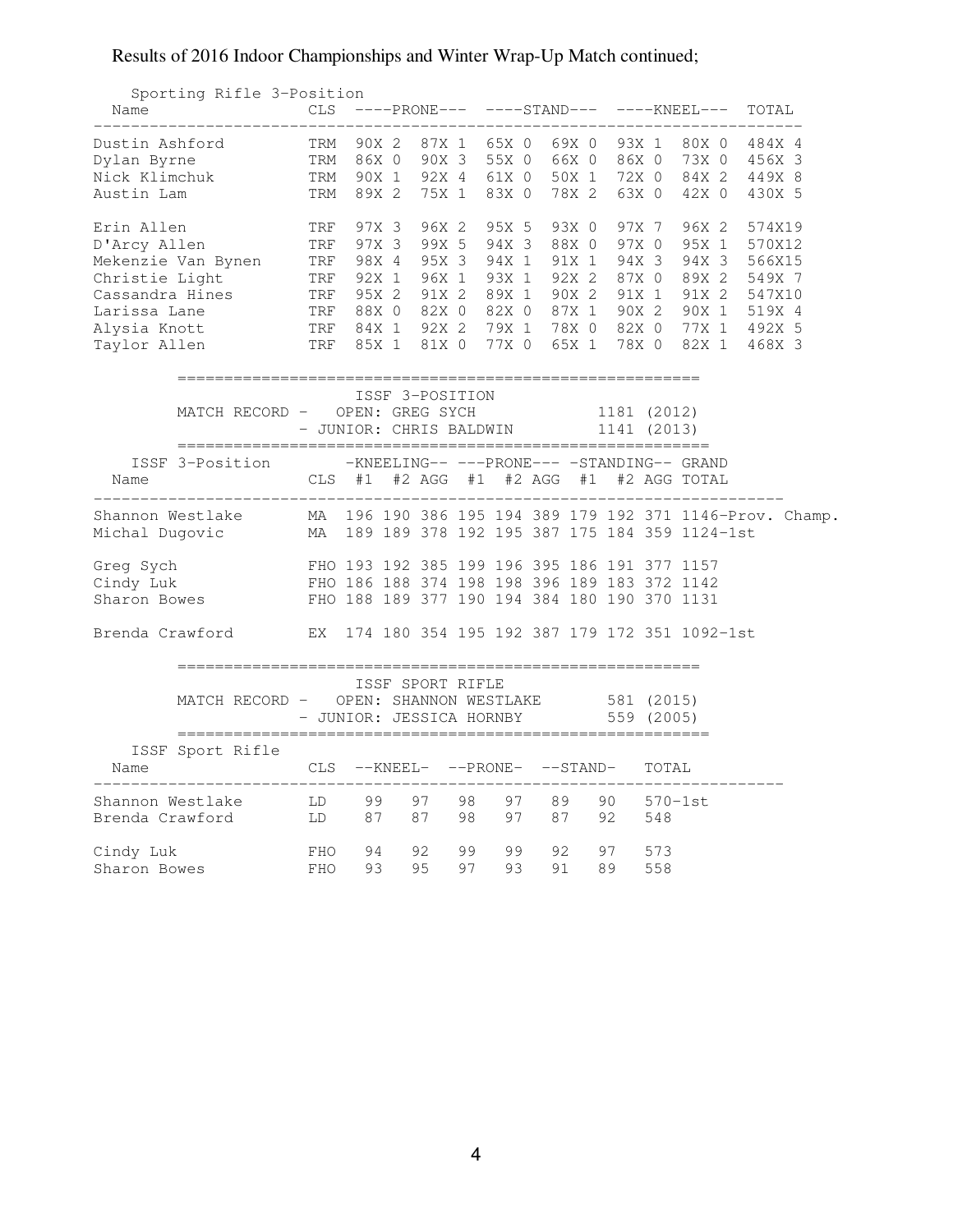| MATCH RECORD - OPEN: GREG SYCH       |              | ISSF PRONE - IRON SIGHTS                                                 |          |                            |          |                | - OPEN: GREG SYCH 599 (2001,2012)<br>- JUNIOR: MATT CHARLTON 591 (1990) |                  |  |
|--------------------------------------|--------------|--------------------------------------------------------------------------|----------|----------------------------|----------|----------------|-------------------------------------------------------------------------|------------------|--|
| ISSF Prone - Iron<br>Name            | CLS          | #1                                                                       | #2       | #3                         | #4       | #5             | #6                                                                      | TOTAL            |  |
|                                      |              |                                                                          |          |                            |          |                |                                                                         |                  |  |
| Pat Vamplew                          | MA           | 98                                                                       |          | 100 99                     | 100      | 100            | 100                                                                     | 597-Prov. Champ. |  |
| Paul Deslierres<br>Michal Dugovic    |              |                                                                          |          |                            |          |                | ma 98 98 98 99 97 99<br>ma 96 97 97 100 99 99                           | $589-1st$        |  |
|                                      |              |                                                                          |          |                            |          |                |                                                                         | 588-2nd          |  |
| Glen Hewitt                          |              |                                                                          |          |                            |          |                | MA 97 100 96 96 99 98                                                   | 586-3rd          |  |
| Neil Bowers                          |              |                                                                          |          |                            |          |                | MA 99 96 98 100 94 97                                                   | 584              |  |
|                                      |              |                                                                          |          |                            |          |                | 96                                                                      | 584              |  |
|                                      |              |                                                                          |          |                            |          |                | 97<br>99                                                                | 583              |  |
|                                      |              |                                                                          | 94 96    |                            |          |                |                                                                         | 582              |  |
| H. Michael Wong Shui MA              |              |                                                                          |          |                            |          | 96 94 94       | 94                                                                      | 568              |  |
| Fazal Mohideen EX                    |              |                                                                          | 96 97    | 96                         | 96       | 96<br>98<br>97 | 96                                                                      | $577-1st$        |  |
|                                      |              |                                                                          |          | 96 94 96 93<br>97 94 96 93 |          |                | 98<br>98                                                                | $575 - 2nd$      |  |
|                                      |              |                                                                          |          |                            |          |                |                                                                         | $575 - 3rd$      |  |
|                                      |              |                                                                          |          |                            |          | 94 96 95       | 95                                                                      | 572              |  |
| Steve Lyman TE 90 96                 |              |                                                                          |          | 92                         |          | 90 95          | 88                                                                      | 551              |  |
| Trent Campbell                       | TE <b>TE</b> |                                                                          | 91 89    | 94                         | 93       | 89             | 93                                                                      | 549              |  |
| Emma McGinnis                        | SS           | 92                                                                       | 94       | 88                         | 91       | 94             | 91                                                                      | $550-1st$        |  |
| Thomas Yeung                         | MM           | 91                                                                       | 87       | 91                         | 91       | 90             | 88                                                                      | $538-1st$        |  |
| Gordon Smith                         | MM           | 86                                                                       | 86       | 87                         | 89       | 94             | 94                                                                      | $536 - 2nd$      |  |
| John Crawford                        | MM           | 87                                                                       | 89       | 92                         | 84       | 90             | 90                                                                      | 532              |  |
| Emma McGinnis                        | IJ           | 92                                                                       | 94       | 88                         | 91       | 94             | 91                                                                      | $550-1st$        |  |
| Steve Lyman                          | VT           |                                                                          | 90 96    | 92                         | 90       | 95             | 88                                                                      | $551-1st$        |  |
| Trent Campbell<br>Thomas Yeung       |              |                                                                          |          |                            |          |                | VT 91 89 94 93 89 93<br>VT 91 87 91 91 90 88                            | 549-2nd          |  |
|                                      |              |                                                                          |          |                            |          |                |                                                                         | $538 - 3rd$      |  |
| VT 86 86 87 89 94 94<br>Gordon Smith |              |                                                                          |          |                            |          |                |                                                                         | 536              |  |
| John Crawford                        | VT           | 87                                                                       | 89       | 92                         | 84       | 90             | 90                                                                      | 532              |  |
| MATCH RECORD -                       |              | ISSF PRONE - ANY SIGHTS<br>OPEN: PAT VAMPLEW<br>- JUNIOR: MICHAEL CARTER |          | PAT VAMPLEW                |          |                | 599 (2012)<br>599 (2013)<br>591 (1995)                                  |                  |  |
| ISSF Prone - Any<br>Name             |              | CLS #1 #2 #3 #4 #5 #6 TOTAL                                              |          |                            |          |                |                                                                         |                  |  |
| Pat Vamplew                          |              |                                                                          |          |                            |          |                | MA 100 100 100 100 100 100 600-Prov. Champion                           |                  |  |
| Neil Bowers                          | MA           | 98<br>98                                                                 | 98 100   | 97                         |          | 99 590-1st     |                                                                         |                  |  |
| Kirill Nesterenko                    | MA           | 99<br>98                                                                 | 99       | 99<br>98                   |          | 97 590-2nd     |                                                                         |                  |  |
| Faisal Rahman                        | MA           | 98<br>98                                                                 | 98       | 97                         |          | 98 100 589-3rd |                                                                         |                  |  |
| H. Michael Wong Shui                 | MA           | 98<br>98                                                                 | 96 100   | 98                         | 99       | 589            |                                                                         |                  |  |
| Shannon Westlake                     | MA           | 99                                                                       | 97 100   | 99<br>94                   | 98       | 587            |                                                                         |                  |  |
| Glen Hewitt                          | MA           | 99<br>99                                                                 | 96       | 98<br>96                   | 98       | 586            |                                                                         |                  |  |
| Paul Deslierres                      | MA           | 98<br>99                                                                 | 99       | 98<br>95                   | 97       | 586            |                                                                         |                  |  |
| Michal Dugovic                       | MA           | 97                                                                       | 97<br>96 | 99                         | 94<br>96 | 579            |                                                                         |                  |  |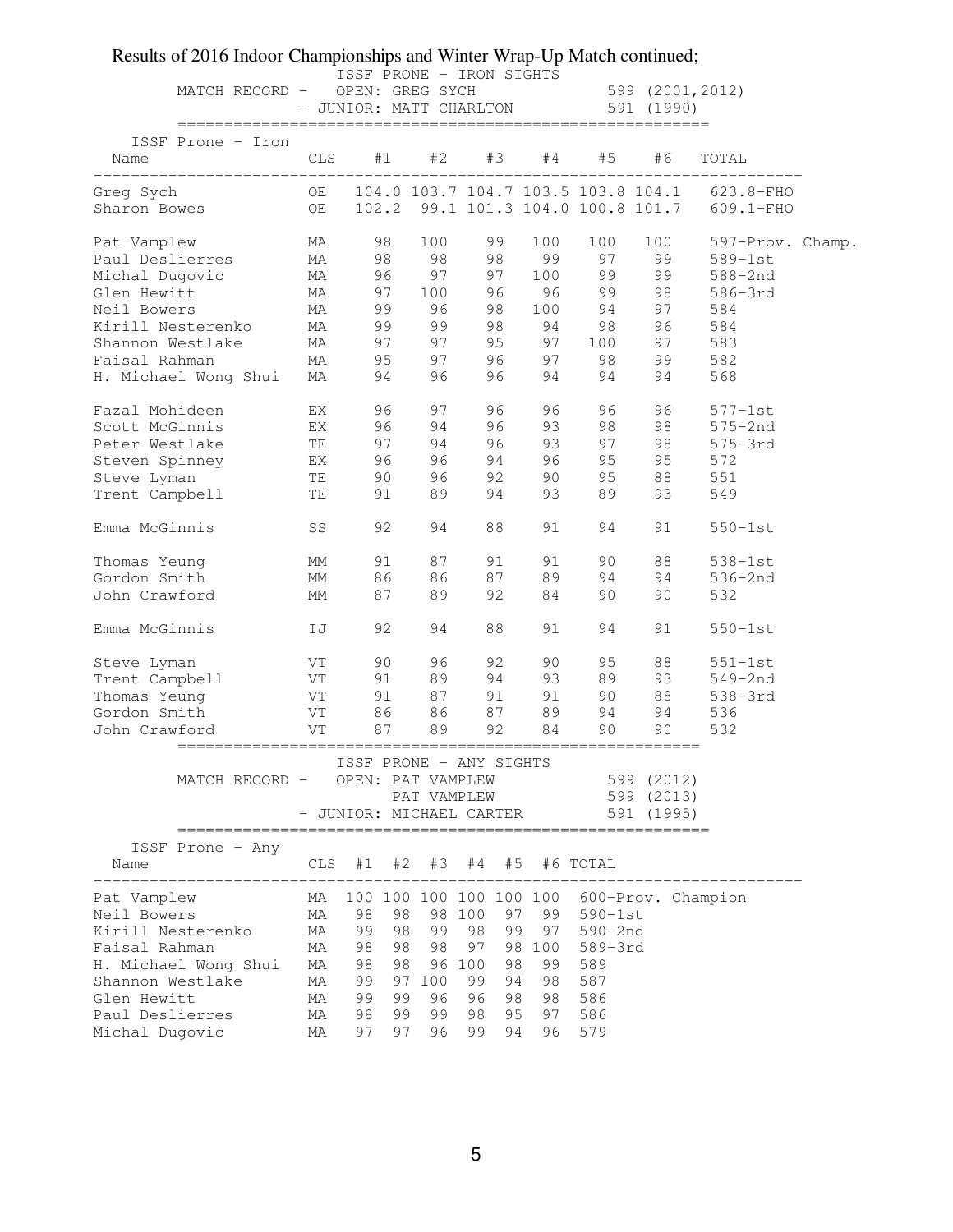| ISSF Prone - Any                  |                     |                   |    |        |              |       |    |                                     |
|-----------------------------------|---------------------|-------------------|----|--------|--------------|-------|----|-------------------------------------|
| Name                              |                     |                   |    |        |              |       |    | CLS #1 #2 #3 #4 #5 #6 TOTAL         |
| Peter Westlake TE                 |                     | 97                |    | 95 100 |              | 97 94 |    | 97 580-1st                          |
|                                   |                     |                   |    |        |              |       |    |                                     |
| Fazal Mohideen                    | EX                  | 96                | 98 | 96     | 93           | 94    | 95 | 572-2nd                             |
| Steven Spinney                    | EX                  | 95                | 97 | 92     | 94           | 92    | 91 | 561                                 |
| George Lee                        | SS                  | 92                | 88 | 89     | 91           | 90    | 94 | $544-1st$                           |
| George Lee                        | VT                  | 92                | 88 | 89     | 91           | 90    | 94 | $544-1st$                           |
|                                   |                     | ISSF AIR RIFLE    |    |        |              |       |    |                                     |
| MATCH RECORD - OPEN: SHARON BOWES |                     |                   |    |        |              |       |    | 590 (2001)                          |
|                                   |                     |                   |    |        | SHARON BOWES |       |    | 590(2003)                           |
|                                   |                     |                   |    |        |              |       |    | - JUNIOR: KAITLYN HARVEY 583 (2008) |
| Air Rifle                         |                     |                   |    |        |              |       |    |                                     |
| Name                              |                     |                   |    |        |              |       |    | CLS #1 #2 #3 #4 #5 #6 TOTAL         |
| Sharon Bowes                      | MA                  | 97                | 97 |        |              |       |    | 99 100 97 98 588-Prov. Champion     |
| Brenda Crawford                   | MA                  | 94                | 96 | 95     | 94 95        |       | 94 | 568-1st                             |
| Christopher Baldwin               | MA                  | 93                | 93 |        | 99 92        | 96    | 94 | 567                                 |
| Shannon Westlake                  | MA                  | 92                | 89 | 95     | 92           | 91    | 91 | 550                                 |
| Marian Patrick<br><b>TE</b>       |                     | 93                | 94 | 96     | 96           | 97    | 93 | 569-1st                             |
| Larissa Lane                      | TE                  | 98                | 93 | 97     | 94           | 93    | 92 |                                     |
|                                   |                     |                   |    |        |              |       |    | 567–2nd                             |
| Erin Allen                        | TE                  | 91                | 97 | 90     | 95           | 92    | 92 | 557                                 |
| Thomas Yeung                      | EX                  | 80                | 90 | 92     | 84           | 93    | 88 | 527                                 |
| Margus Jukkum                     | SS                  | 83                | 82 | 88     | 85           | 85    | 84 | $507 - 1st$                         |
| Kirill Nesterenko                 | МM                  | 88                | 90 | 95     | 90           | 85    | 88 | $536-1st$                           |
| John Crawford                     | МM                  | 82                | 86 | 79     | 79           | 83    | 85 | 494                                 |
| Marian Patrick                    | IJ                  | 93                | 94 | 96     | 96           | 97    | 93 | 569-1st                             |
| Dustin Giesbrecht                 | IJ                  | 95                | 92 | 95     | 95           | 96    | 94 | 567–2nd                             |
| Larissa Lane                      | IJ                  | 98                | 93 | 97     |              | 94 93 | 92 | 567-3rd                             |
| Micheal Martin                    | IJ                  | 94                | 92 |        | 94 97 91     |       | 93 | 561                                 |
| Erin Allen                        | IJ                  | 91                | 97 |        | 90 95 92     |       | 92 | 557                                 |
| Jeremy Ellis                      | IJ                  | 96                | 94 |        | 87 94 90 92  |       |    | 553                                 |
| Michael Qiao                      | IJ                  | 88                | 90 | 93     | 91           | 87    | 87 | 536                                 |
| Owen Onyschuk                     | IJ                  | 84 83 85 89 84 90 |    |        |              |       |    | 515                                 |
| Carter Onyschuk                   | IJ                  | 83                | 84 | 85     | 88           | 83    | 84 | 507                                 |
| Dylan Byrne                       | IJ                  | 36                | 36 | 48     | 40           | 53    | 56 | 269                                 |
| Cullan Byrne                      | IJ                  | 36                | 35 | 39     | 37           | 41    | 33 | 221                                 |
|                                   |                     |                   |    |        |              |       |    |                                     |
| Thomas Yeung                      | VT                  | 80                | 90 | 92     | 84           | 93    | 88 | $527-1st$                           |
| John Crawford                     | $\operatorname{VT}$ | 82                | 86 | 79     | 79           | 83    | 85 | 494                                 |
| Dustin Giesbrecht                 | TRM                 | 95                | 92 | 95     | 95           | 96    | 94 | 567                                 |
| Micheal Martin                    | TRM                 | 94                | 92 | 94     | 97           | 91    | 93 | 561                                 |
| Jeremy Ellis                      | TRM                 | 96                | 94 | 87     | 94           | 90    | 92 | 553                                 |
| Michael Qiao                      | TRM                 | 88                | 90 | 93     | 91           | 87    | 87 | 536                                 |
| Owen Onyschuk                     | TRM                 | 84                | 83 | 85     | 89           | 84    | 90 | 515                                 |
| Carter Onyschuk                   | TRM                 | 83                | 84 | 85     | 88           | 83    | 84 | 507                                 |
| Dylan Byrne                       | TRM                 | 36                | 36 | 48     | 40           | 53    | 56 | 269                                 |
|                                   |                     |                   |    |        |              |       |    |                                     |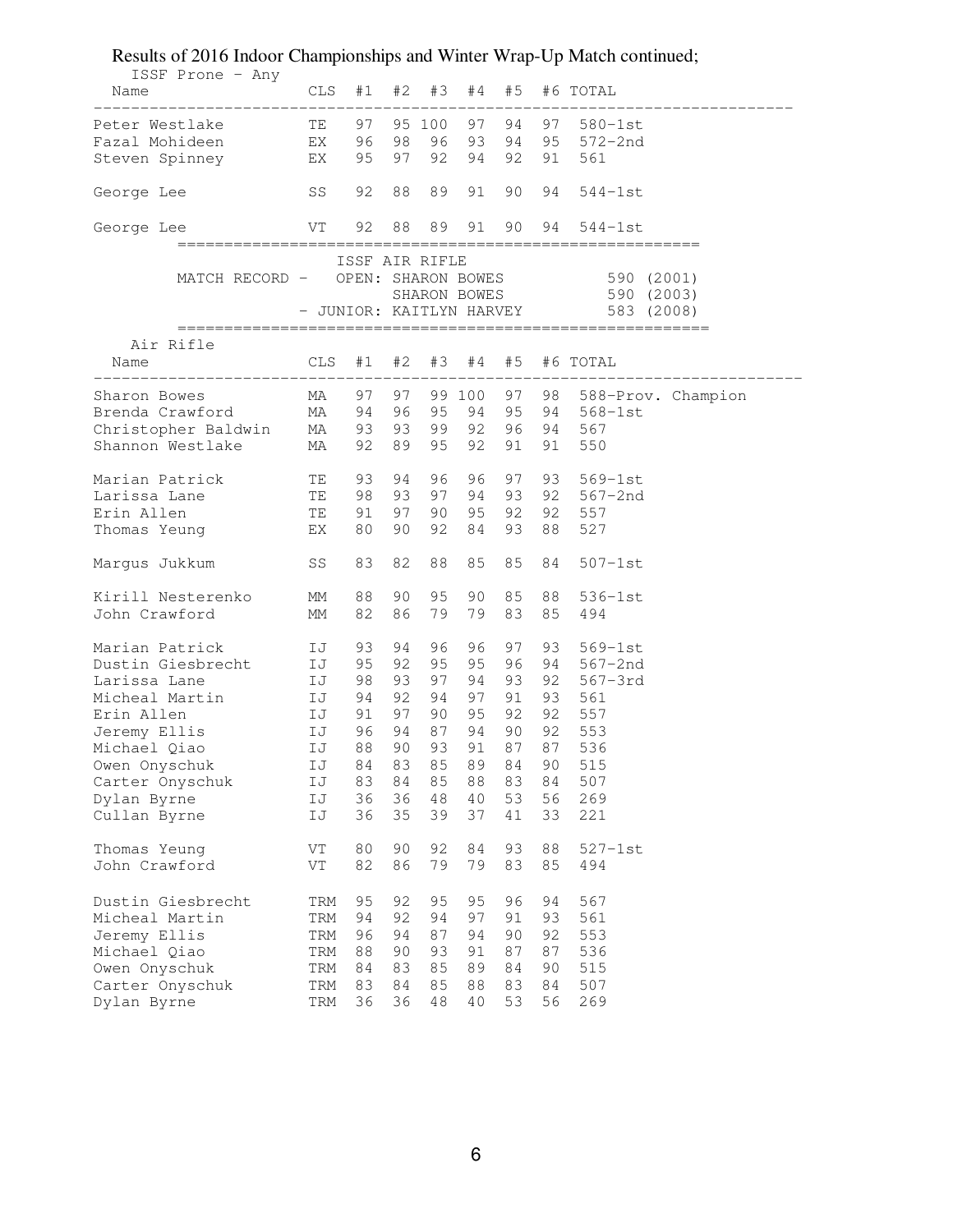| Ladies Air Rifle - 40 shots<br>CLS<br>#1 #2<br>#3<br>#4<br>TOTAL<br>Name<br>97<br>97<br>99<br>100<br>393-Prov. Champion<br>Sharon Bowes<br>LD<br>93<br>${\rm LD}$<br>98<br>97 94<br>96 96<br>$382-1st$<br>Larissa Lane<br>LD<br>93<br>94<br>$379 - 2nd$<br>Marian Patrick<br>LD<br>95 94<br>Brenda Crawford<br>94<br>96<br>$379 - 3rd$<br>${\rm LD}$<br>90 95<br>91<br>97<br>Erin Allen<br>373<br>89<br>95<br>Shannon Westlake<br>92<br>92<br>368<br>LD<br>LJ<br>98<br>93<br>97<br>94<br>Larissa Lane<br>$382 - 1st$<br>96 96<br>$\mathbb{L}\mathbb{J}$<br>93<br>94<br>Marian Patrick<br>$379 - 2nd$<br>95<br>97<br>90<br>Erin Allen<br>LJ<br>91<br>373<br>98<br>93<br>97<br>94<br>382<br>Larissa Lane<br>TRF<br>93<br>96<br>96<br>379<br>Marian Patrick<br>TRF<br>94<br>90<br>Erin Allen<br>91<br>97<br>95<br>TRF<br>373<br>HUNTING RIFLE PRONE<br>MATCH RECORD - OPEN: DON BALDWIN 600X39 (2011)<br>- JUNIOR: CHRISTOPHER BALDWIN 596X38 (2009)<br>Hunting Rifle Prone<br>$#1$ $#2$ $#3$<br><b>CLS</b><br>Total<br>Name<br>199X12 192X 5 187X 5 578X22-1st<br>Don Baldwin<br>MA<br>MA<br>190X 5 194X 7 193X 7 577X19-2nd<br>Christopher Baldwin<br>189X 2<br>Dave Fritz<br>180X 3<br>191X 3<br>560X 8<br>MA<br>196X 7 198X12<br>Barry Nieuwenhuis<br>EX<br>199X12<br>593X31-Prov. Champion<br>EX<br>190X 6 199X 8 199X13<br>588X27-1st<br>George Lee<br>Thomas Yeung<br>${\rm EX}$<br>196X 6<br>198X11 193X10<br>587X27-2nd<br>Dave Ebenstreit TE<br>191X 5<br>195X 5<br>197X13<br>583X23-3rd<br>Heather Gamble EX<br>189X 9<br>195X 8<br>194X11<br>578X28<br>EX<br>192X 7<br>189X 3 193X 8<br>574X18<br>John Campeau<br>EX<br>Joe Qiao<br>192X 7<br>194X 6<br>188X 5<br>574X18<br>193X 9<br>191X11<br>195X 7<br>$579X27 - 1$ st<br>Deverne Jones<br>SS<br>SS<br>192X 4<br>191X 3<br>191X 2<br>574X 9-2nd<br>Dennis Kenny<br>190X 8 193X 7<br>Lee Gilray<br>SS<br>190X 6<br>573X21-3rd<br>Jonathan Irwin<br>196X10 197X 6<br>SS<br>176X 4<br>569X20<br>George Sawicki<br>SS<br>190X 5<br>193X 8<br>186X 7<br>569X20<br>Cindy Baldwin<br>185X 1<br>185X 5<br>183X 2<br>553X 8<br>SS<br>Michael Moorhouse<br>179X 2<br>192X 2<br>196X 2<br>567X 6-1st<br>МM<br>Dennis Pyle<br>191X 5<br>184X 3<br>185X 3<br>560X11-2nd<br>МM<br>Harry Lizmore<br>187X 6<br>180X 1<br>186X 2<br>553X 9-3rd<br>МM<br>183X 2<br>182X 3<br>176X 3<br>541X 8<br>МM<br>173X 1<br>178X 4<br>175X 1<br>526X 6<br>MM<br>Nick Klimchuk<br>183X 2 182X 3 176X 3 541X 8-1st<br>JR | MATCH RECORD -                  |  | ISSF LADIES AIR RIFLE<br>LADY: SHARON BOWES |  | 396 (2003)<br>- JUNIOR: KAITLYN HARVEY 391 (2008) |
|-------------------------------------------------------------------------------------------------------------------------------------------------------------------------------------------------------------------------------------------------------------------------------------------------------------------------------------------------------------------------------------------------------------------------------------------------------------------------------------------------------------------------------------------------------------------------------------------------------------------------------------------------------------------------------------------------------------------------------------------------------------------------------------------------------------------------------------------------------------------------------------------------------------------------------------------------------------------------------------------------------------------------------------------------------------------------------------------------------------------------------------------------------------------------------------------------------------------------------------------------------------------------------------------------------------------------------------------------------------------------------------------------------------------------------------------------------------------------------------------------------------------------------------------------------------------------------------------------------------------------------------------------------------------------------------------------------------------------------------------------------------------------------------------------------------------------------------------------------------------------------------------------------------------------------------------------------------------------------------------------------------------------------------------------------------------------------------------------------------------------------------------------------------------------------------------------------------------------------------------------------------------------------------------------------------------------------------------------------------------------------------------------------------------------------------------------------|---------------------------------|--|---------------------------------------------|--|---------------------------------------------------|
|                                                                                                                                                                                                                                                                                                                                                                                                                                                                                                                                                                                                                                                                                                                                                                                                                                                                                                                                                                                                                                                                                                                                                                                                                                                                                                                                                                                                                                                                                                                                                                                                                                                                                                                                                                                                                                                                                                                                                                                                                                                                                                                                                                                                                                                                                                                                                                                                                                                       |                                 |  |                                             |  |                                                   |
|                                                                                                                                                                                                                                                                                                                                                                                                                                                                                                                                                                                                                                                                                                                                                                                                                                                                                                                                                                                                                                                                                                                                                                                                                                                                                                                                                                                                                                                                                                                                                                                                                                                                                                                                                                                                                                                                                                                                                                                                                                                                                                                                                                                                                                                                                                                                                                                                                                                       |                                 |  |                                             |  |                                                   |
|                                                                                                                                                                                                                                                                                                                                                                                                                                                                                                                                                                                                                                                                                                                                                                                                                                                                                                                                                                                                                                                                                                                                                                                                                                                                                                                                                                                                                                                                                                                                                                                                                                                                                                                                                                                                                                                                                                                                                                                                                                                                                                                                                                                                                                                                                                                                                                                                                                                       |                                 |  |                                             |  |                                                   |
|                                                                                                                                                                                                                                                                                                                                                                                                                                                                                                                                                                                                                                                                                                                                                                                                                                                                                                                                                                                                                                                                                                                                                                                                                                                                                                                                                                                                                                                                                                                                                                                                                                                                                                                                                                                                                                                                                                                                                                                                                                                                                                                                                                                                                                                                                                                                                                                                                                                       |                                 |  |                                             |  |                                                   |
|                                                                                                                                                                                                                                                                                                                                                                                                                                                                                                                                                                                                                                                                                                                                                                                                                                                                                                                                                                                                                                                                                                                                                                                                                                                                                                                                                                                                                                                                                                                                                                                                                                                                                                                                                                                                                                                                                                                                                                                                                                                                                                                                                                                                                                                                                                                                                                                                                                                       |                                 |  |                                             |  |                                                   |
|                                                                                                                                                                                                                                                                                                                                                                                                                                                                                                                                                                                                                                                                                                                                                                                                                                                                                                                                                                                                                                                                                                                                                                                                                                                                                                                                                                                                                                                                                                                                                                                                                                                                                                                                                                                                                                                                                                                                                                                                                                                                                                                                                                                                                                                                                                                                                                                                                                                       |                                 |  |                                             |  |                                                   |
|                                                                                                                                                                                                                                                                                                                                                                                                                                                                                                                                                                                                                                                                                                                                                                                                                                                                                                                                                                                                                                                                                                                                                                                                                                                                                                                                                                                                                                                                                                                                                                                                                                                                                                                                                                                                                                                                                                                                                                                                                                                                                                                                                                                                                                                                                                                                                                                                                                                       |                                 |  |                                             |  |                                                   |
|                                                                                                                                                                                                                                                                                                                                                                                                                                                                                                                                                                                                                                                                                                                                                                                                                                                                                                                                                                                                                                                                                                                                                                                                                                                                                                                                                                                                                                                                                                                                                                                                                                                                                                                                                                                                                                                                                                                                                                                                                                                                                                                                                                                                                                                                                                                                                                                                                                                       |                                 |  |                                             |  |                                                   |
|                                                                                                                                                                                                                                                                                                                                                                                                                                                                                                                                                                                                                                                                                                                                                                                                                                                                                                                                                                                                                                                                                                                                                                                                                                                                                                                                                                                                                                                                                                                                                                                                                                                                                                                                                                                                                                                                                                                                                                                                                                                                                                                                                                                                                                                                                                                                                                                                                                                       |                                 |  |                                             |  |                                                   |
|                                                                                                                                                                                                                                                                                                                                                                                                                                                                                                                                                                                                                                                                                                                                                                                                                                                                                                                                                                                                                                                                                                                                                                                                                                                                                                                                                                                                                                                                                                                                                                                                                                                                                                                                                                                                                                                                                                                                                                                                                                                                                                                                                                                                                                                                                                                                                                                                                                                       |                                 |  |                                             |  |                                                   |
|                                                                                                                                                                                                                                                                                                                                                                                                                                                                                                                                                                                                                                                                                                                                                                                                                                                                                                                                                                                                                                                                                                                                                                                                                                                                                                                                                                                                                                                                                                                                                                                                                                                                                                                                                                                                                                                                                                                                                                                                                                                                                                                                                                                                                                                                                                                                                                                                                                                       |                                 |  |                                             |  |                                                   |
|                                                                                                                                                                                                                                                                                                                                                                                                                                                                                                                                                                                                                                                                                                                                                                                                                                                                                                                                                                                                                                                                                                                                                                                                                                                                                                                                                                                                                                                                                                                                                                                                                                                                                                                                                                                                                                                                                                                                                                                                                                                                                                                                                                                                                                                                                                                                                                                                                                                       |                                 |  |                                             |  |                                                   |
|                                                                                                                                                                                                                                                                                                                                                                                                                                                                                                                                                                                                                                                                                                                                                                                                                                                                                                                                                                                                                                                                                                                                                                                                                                                                                                                                                                                                                                                                                                                                                                                                                                                                                                                                                                                                                                                                                                                                                                                                                                                                                                                                                                                                                                                                                                                                                                                                                                                       |                                 |  |                                             |  |                                                   |
|                                                                                                                                                                                                                                                                                                                                                                                                                                                                                                                                                                                                                                                                                                                                                                                                                                                                                                                                                                                                                                                                                                                                                                                                                                                                                                                                                                                                                                                                                                                                                                                                                                                                                                                                                                                                                                                                                                                                                                                                                                                                                                                                                                                                                                                                                                                                                                                                                                                       |                                 |  |                                             |  |                                                   |
|                                                                                                                                                                                                                                                                                                                                                                                                                                                                                                                                                                                                                                                                                                                                                                                                                                                                                                                                                                                                                                                                                                                                                                                                                                                                                                                                                                                                                                                                                                                                                                                                                                                                                                                                                                                                                                                                                                                                                                                                                                                                                                                                                                                                                                                                                                                                                                                                                                                       |                                 |  |                                             |  |                                                   |
|                                                                                                                                                                                                                                                                                                                                                                                                                                                                                                                                                                                                                                                                                                                                                                                                                                                                                                                                                                                                                                                                                                                                                                                                                                                                                                                                                                                                                                                                                                                                                                                                                                                                                                                                                                                                                                                                                                                                                                                                                                                                                                                                                                                                                                                                                                                                                                                                                                                       |                                 |  |                                             |  |                                                   |
|                                                                                                                                                                                                                                                                                                                                                                                                                                                                                                                                                                                                                                                                                                                                                                                                                                                                                                                                                                                                                                                                                                                                                                                                                                                                                                                                                                                                                                                                                                                                                                                                                                                                                                                                                                                                                                                                                                                                                                                                                                                                                                                                                                                                                                                                                                                                                                                                                                                       |                                 |  |                                             |  |                                                   |
|                                                                                                                                                                                                                                                                                                                                                                                                                                                                                                                                                                                                                                                                                                                                                                                                                                                                                                                                                                                                                                                                                                                                                                                                                                                                                                                                                                                                                                                                                                                                                                                                                                                                                                                                                                                                                                                                                                                                                                                                                                                                                                                                                                                                                                                                                                                                                                                                                                                       |                                 |  |                                             |  |                                                   |
|                                                                                                                                                                                                                                                                                                                                                                                                                                                                                                                                                                                                                                                                                                                                                                                                                                                                                                                                                                                                                                                                                                                                                                                                                                                                                                                                                                                                                                                                                                                                                                                                                                                                                                                                                                                                                                                                                                                                                                                                                                                                                                                                                                                                                                                                                                                                                                                                                                                       |                                 |  |                                             |  |                                                   |
|                                                                                                                                                                                                                                                                                                                                                                                                                                                                                                                                                                                                                                                                                                                                                                                                                                                                                                                                                                                                                                                                                                                                                                                                                                                                                                                                                                                                                                                                                                                                                                                                                                                                                                                                                                                                                                                                                                                                                                                                                                                                                                                                                                                                                                                                                                                                                                                                                                                       |                                 |  |                                             |  |                                                   |
|                                                                                                                                                                                                                                                                                                                                                                                                                                                                                                                                                                                                                                                                                                                                                                                                                                                                                                                                                                                                                                                                                                                                                                                                                                                                                                                                                                                                                                                                                                                                                                                                                                                                                                                                                                                                                                                                                                                                                                                                                                                                                                                                                                                                                                                                                                                                                                                                                                                       |                                 |  |                                             |  |                                                   |
|                                                                                                                                                                                                                                                                                                                                                                                                                                                                                                                                                                                                                                                                                                                                                                                                                                                                                                                                                                                                                                                                                                                                                                                                                                                                                                                                                                                                                                                                                                                                                                                                                                                                                                                                                                                                                                                                                                                                                                                                                                                                                                                                                                                                                                                                                                                                                                                                                                                       |                                 |  |                                             |  |                                                   |
|                                                                                                                                                                                                                                                                                                                                                                                                                                                                                                                                                                                                                                                                                                                                                                                                                                                                                                                                                                                                                                                                                                                                                                                                                                                                                                                                                                                                                                                                                                                                                                                                                                                                                                                                                                                                                                                                                                                                                                                                                                                                                                                                                                                                                                                                                                                                                                                                                                                       |                                 |  |                                             |  |                                                   |
|                                                                                                                                                                                                                                                                                                                                                                                                                                                                                                                                                                                                                                                                                                                                                                                                                                                                                                                                                                                                                                                                                                                                                                                                                                                                                                                                                                                                                                                                                                                                                                                                                                                                                                                                                                                                                                                                                                                                                                                                                                                                                                                                                                                                                                                                                                                                                                                                                                                       |                                 |  |                                             |  |                                                   |
|                                                                                                                                                                                                                                                                                                                                                                                                                                                                                                                                                                                                                                                                                                                                                                                                                                                                                                                                                                                                                                                                                                                                                                                                                                                                                                                                                                                                                                                                                                                                                                                                                                                                                                                                                                                                                                                                                                                                                                                                                                                                                                                                                                                                                                                                                                                                                                                                                                                       |                                 |  |                                             |  |                                                   |
|                                                                                                                                                                                                                                                                                                                                                                                                                                                                                                                                                                                                                                                                                                                                                                                                                                                                                                                                                                                                                                                                                                                                                                                                                                                                                                                                                                                                                                                                                                                                                                                                                                                                                                                                                                                                                                                                                                                                                                                                                                                                                                                                                                                                                                                                                                                                                                                                                                                       |                                 |  |                                             |  |                                                   |
|                                                                                                                                                                                                                                                                                                                                                                                                                                                                                                                                                                                                                                                                                                                                                                                                                                                                                                                                                                                                                                                                                                                                                                                                                                                                                                                                                                                                                                                                                                                                                                                                                                                                                                                                                                                                                                                                                                                                                                                                                                                                                                                                                                                                                                                                                                                                                                                                                                                       |                                 |  |                                             |  |                                                   |
|                                                                                                                                                                                                                                                                                                                                                                                                                                                                                                                                                                                                                                                                                                                                                                                                                                                                                                                                                                                                                                                                                                                                                                                                                                                                                                                                                                                                                                                                                                                                                                                                                                                                                                                                                                                                                                                                                                                                                                                                                                                                                                                                                                                                                                                                                                                                                                                                                                                       |                                 |  |                                             |  |                                                   |
|                                                                                                                                                                                                                                                                                                                                                                                                                                                                                                                                                                                                                                                                                                                                                                                                                                                                                                                                                                                                                                                                                                                                                                                                                                                                                                                                                                                                                                                                                                                                                                                                                                                                                                                                                                                                                                                                                                                                                                                                                                                                                                                                                                                                                                                                                                                                                                                                                                                       |                                 |  |                                             |  |                                                   |
|                                                                                                                                                                                                                                                                                                                                                                                                                                                                                                                                                                                                                                                                                                                                                                                                                                                                                                                                                                                                                                                                                                                                                                                                                                                                                                                                                                                                                                                                                                                                                                                                                                                                                                                                                                                                                                                                                                                                                                                                                                                                                                                                                                                                                                                                                                                                                                                                                                                       |                                 |  |                                             |  |                                                   |
|                                                                                                                                                                                                                                                                                                                                                                                                                                                                                                                                                                                                                                                                                                                                                                                                                                                                                                                                                                                                                                                                                                                                                                                                                                                                                                                                                                                                                                                                                                                                                                                                                                                                                                                                                                                                                                                                                                                                                                                                                                                                                                                                                                                                                                                                                                                                                                                                                                                       |                                 |  |                                             |  |                                                   |
|                                                                                                                                                                                                                                                                                                                                                                                                                                                                                                                                                                                                                                                                                                                                                                                                                                                                                                                                                                                                                                                                                                                                                                                                                                                                                                                                                                                                                                                                                                                                                                                                                                                                                                                                                                                                                                                                                                                                                                                                                                                                                                                                                                                                                                                                                                                                                                                                                                                       |                                 |  |                                             |  |                                                   |
|                                                                                                                                                                                                                                                                                                                                                                                                                                                                                                                                                                                                                                                                                                                                                                                                                                                                                                                                                                                                                                                                                                                                                                                                                                                                                                                                                                                                                                                                                                                                                                                                                                                                                                                                                                                                                                                                                                                                                                                                                                                                                                                                                                                                                                                                                                                                                                                                                                                       |                                 |  |                                             |  |                                                   |
|                                                                                                                                                                                                                                                                                                                                                                                                                                                                                                                                                                                                                                                                                                                                                                                                                                                                                                                                                                                                                                                                                                                                                                                                                                                                                                                                                                                                                                                                                                                                                                                                                                                                                                                                                                                                                                                                                                                                                                                                                                                                                                                                                                                                                                                                                                                                                                                                                                                       |                                 |  |                                             |  |                                                   |
|                                                                                                                                                                                                                                                                                                                                                                                                                                                                                                                                                                                                                                                                                                                                                                                                                                                                                                                                                                                                                                                                                                                                                                                                                                                                                                                                                                                                                                                                                                                                                                                                                                                                                                                                                                                                                                                                                                                                                                                                                                                                                                                                                                                                                                                                                                                                                                                                                                                       |                                 |  |                                             |  |                                                   |
|                                                                                                                                                                                                                                                                                                                                                                                                                                                                                                                                                                                                                                                                                                                                                                                                                                                                                                                                                                                                                                                                                                                                                                                                                                                                                                                                                                                                                                                                                                                                                                                                                                                                                                                                                                                                                                                                                                                                                                                                                                                                                                                                                                                                                                                                                                                                                                                                                                                       |                                 |  |                                             |  |                                                   |
|                                                                                                                                                                                                                                                                                                                                                                                                                                                                                                                                                                                                                                                                                                                                                                                                                                                                                                                                                                                                                                                                                                                                                                                                                                                                                                                                                                                                                                                                                                                                                                                                                                                                                                                                                                                                                                                                                                                                                                                                                                                                                                                                                                                                                                                                                                                                                                                                                                                       | Nick Klimchuk<br>Brian McKinnon |  |                                             |  |                                                   |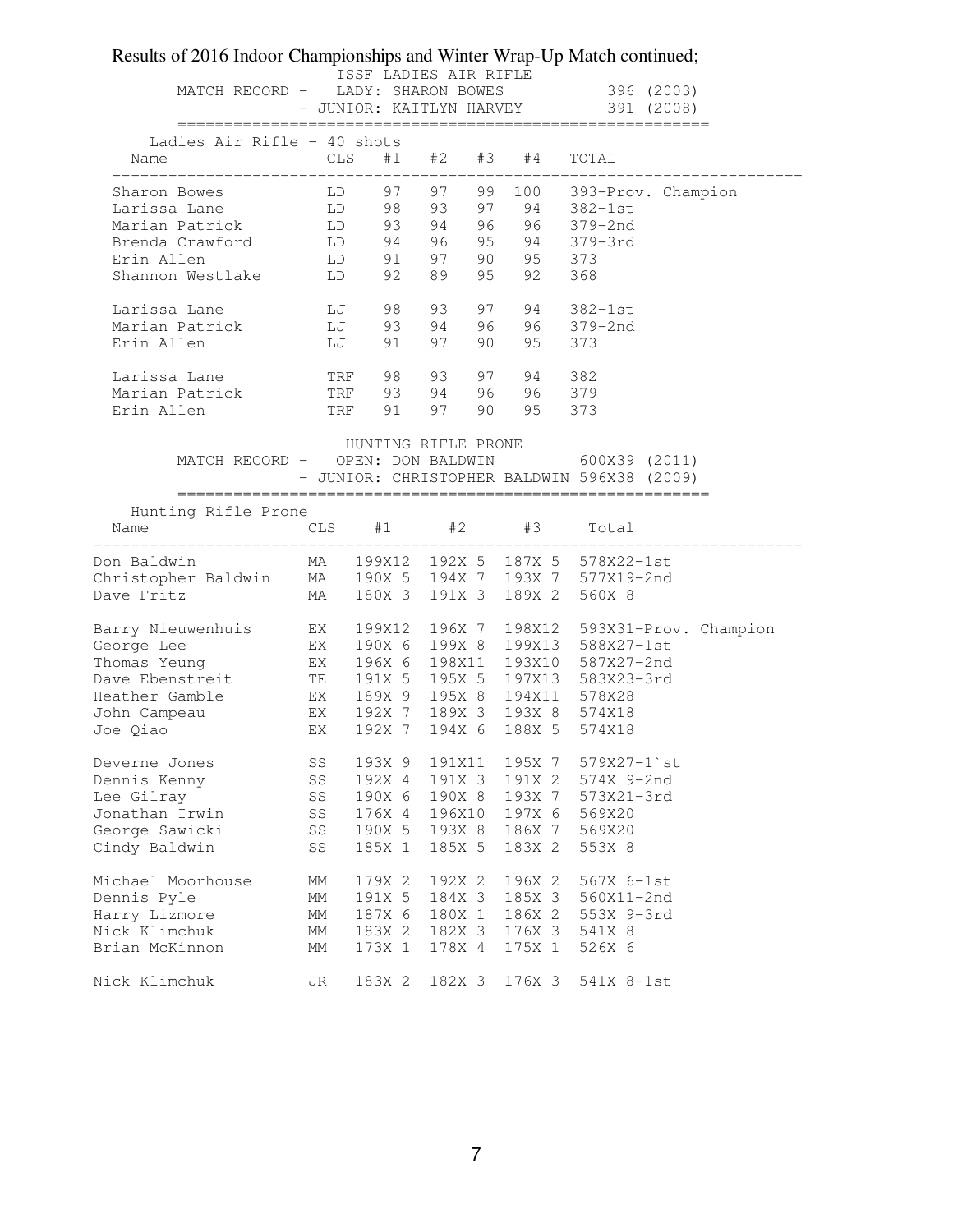|                                                                                                                           |                                                                                                                                                  |                                  |       |            | HUNTING RIFLE STANDING    |  | MATCH RECORD - OPEN: HAROLD FREY 583X22 (2013)<br>- JUNIOR: MITCH LINTHORNE 452X6 (2013)                                                                           |
|---------------------------------------------------------------------------------------------------------------------------|--------------------------------------------------------------------------------------------------------------------------------------------------|----------------------------------|-------|------------|---------------------------|--|--------------------------------------------------------------------------------------------------------------------------------------------------------------------|
| Name                                                                                                                      | Hunting Rifle Standing                                                                                                                           |                                  |       |            |                           |  | CLS #1 #2 #3 Total                                                                                                                                                 |
| _________                                                                                                                 |                                                                                                                                                  | __________________               |       |            |                           |  | .<br>Harold Frey MA 198X10 197X 7 193X 6 588X23-Prov. Champion<br>Shawn Ryan MA 193X10 197X 6 195X 7 585X23-1st<br>Peter Sedman MA 191X 5 189X 7 193X 8 573X20-2nd |
|                                                                                                                           |                                                                                                                                                  |                                  |       |            |                           |  |                                                                                                                                                                    |
| Peter Sedman                                                                                                              |                                                                                                                                                  |                                  |       |            |                           |  |                                                                                                                                                                    |
|                                                                                                                           |                                                                                                                                                  |                                  |       |            |                           |  | Debi Bakerman MA 191X 6 188X 2 182X 3 561X11-3rd                                                                                                                   |
| Dave Fritz                                                                                                                | MA 180X 3 191X 3 189X 2                                                                                                                          |                                  |       |            |                           |  | 560X 8                                                                                                                                                             |
|                                                                                                                           |                                                                                                                                                  |                                  |       |            |                           |  | Steve Fantegrossi EX 187X 5 185X 4 189X 7 561X16-1st<br>Scott Powers TE 180X 1 172X 1 185X 3 537X 5-2nd                                                            |
|                                                                                                                           |                                                                                                                                                  |                                  |       |            |                           |  |                                                                                                                                                                    |
|                                                                                                                           |                                                                                                                                                  |                                  |       |            |                           |  | Garry Folkard EX 181X 2 178X 0 177X 4 536X 6-3rd                                                                                                                   |
|                                                                                                                           | Jonathan Irwin TE                                                                                                                                |                                  |       |            |                           |  | 174X 0 185X 1 177X 2 536X 3                                                                                                                                        |
|                                                                                                                           |                                                                                                                                                  |                                  |       |            |                           |  |                                                                                                                                                                    |
|                                                                                                                           |                                                                                                                                                  |                                  |       |            |                           |  | 168X 0 177X 1 176X 1 521X 2                                                                                                                                        |
|                                                                                                                           | Chuck Robbins<br>Ron Noble<br>EX 180X 3 171X 3 181X 0 532X 6<br>EX 168X 0 177X 1 176X 1 521X 2<br>Dennis Kenny<br>EX 166X 4 169X 0 173X 0 508X 4 |                                  |       |            |                           |  |                                                                                                                                                                    |
|                                                                                                                           | Dave Ebenstreit SS                                                                                                                               |                                  |       |            |                           |  | 180X 1 179X 3 174X 3 533X 7-1st                                                                                                                                    |
|                                                                                                                           | Isobel Solonik SS                                                                                                                                |                                  |       |            |                           |  | 179X 2 171X 1 178X 1 528X 4-2nd                                                                                                                                    |
|                                                                                                                           |                                                                                                                                                  |                                  |       |            |                           |  |                                                                                                                                                                    |
|                                                                                                                           |                                                                                                                                                  |                                  |       |            |                           |  | Greg Fletcher 55 172X 3 174X 1 181X 2 527X 6-3rd<br>Joe Struys 58 181X 4 174X 1 171X 2 526X 7<br>Lee Gilray 58 171X 5 170X 0 175X 1 516X 6                         |
|                                                                                                                           |                                                                                                                                                  |                                  |       |            |                           |  |                                                                                                                                                                    |
|                                                                                                                           | Victor Keam 55 173X 1 166X 1 172X 2 511X 4                                                                                                       |                                  |       |            |                           |  |                                                                                                                                                                    |
|                                                                                                                           | Dick Beresford 5S 162X 1 167X 1 163X 4 492X 6                                                                                                    |                                  |       |            |                           |  |                                                                                                                                                                    |
| Robert Moon                                                                                                               |                                                                                                                                                  | SS <sub>3</sub>                  |       |            |                           |  | 163X 2 155X 1 145X 0 463X 3                                                                                                                                        |
|                                                                                                                           |                                                                                                                                                  |                                  |       |            |                           |  | Dave Bint MM 176X 1 178X 4 176X 4 530X 9-1st<br>Harry Lizmore MM 167X 2 165X 0 150X 1 482X 3-2nd                                                                   |
|                                                                                                                           |                                                                                                                                                  |                                  |       |            |                           |  |                                                                                                                                                                    |
|                                                                                                                           |                                                                                                                                                  |                                  |       |            |                           |  | Karel Ebenstreit MM 131X 0 148X 2 155X 0 434X 2-3rd                                                                                                                |
|                                                                                                                           | Bill Dineen MM 131X 0 161X 0 138X 0 430X 0                                                                                                       |                                  |       |            |                           |  |                                                                                                                                                                    |
| Bob Dippel                                                                                                                |                                                                                                                                                  |                                  |       |            |                           |  | MM 135X 1 137X 0 147X 1 419X 2<br>on MM 115X 0 116X 1 164X 1 395X 2                                                                                                |
|                                                                                                                           | Brian McKinnon                                                                                                                                   |                                  |       |            |                           |  |                                                                                                                                                                    |
|                                                                                                                           |                                                                                                                                                  | MATCH RECORD - OPEN: PETE SEDMAN |       |            | SILHOUETTE - HUNTER CLASS |  | 57 (2012)                                                                                                                                                          |
|                                                                                                                           |                                                                                                                                                  |                                  |       |            |                           |  |                                                                                                                                                                    |
|                                                                                                                           |                                                                                                                                                  |                                  |       |            |                           |  |                                                                                                                                                                    |
| Name                                                                                                                      | Silhouette - Hunter Rifle                                                                                                                        | CLS                              | TOTAL |            |                           |  |                                                                                                                                                                    |
|                                                                                                                           |                                                                                                                                                  | MA                               | 54    |            | 54*-Provincial Champion   |  |                                                                                                                                                                    |
|                                                                                                                           |                                                                                                                                                  | MA                               | - 54  | 54*-1st    |                           |  |                                                                                                                                                                    |
|                                                                                                                           |                                                                                                                                                  | MA                               | 52    | $52 - 2nd$ |                           |  |                                                                                                                                                                    |
|                                                                                                                           |                                                                                                                                                  | MA                               | 46    | 46         |                           |  |                                                                                                                                                                    |
|                                                                                                                           |                                                                                                                                                  | 3A 53                            |       | 53-1st     |                           |  |                                                                                                                                                                    |
|                                                                                                                           | Steve Fantegrossi                                                                                                                                | 3A 46                            |       | 46-2nd     |                           |  |                                                                                                                                                                    |
|                                                                                                                           |                                                                                                                                                  | 3A                               | 40    | 40         |                           |  |                                                                                                                                                                    |
|                                                                                                                           |                                                                                                                                                  | AA                               | 34    | $34-1st$   |                           |  |                                                                                                                                                                    |
| Peter Sedman<br>Brad Maxwell<br>Shawn Ryan<br>Harold Frey<br>Debi Bakerman<br>Scott Powers<br>Dennis Whetham<br>Ron Noble |                                                                                                                                                  | AA                               | 33    | 33-2nd     |                           |  |                                                                                                                                                                    |
|                                                                                                                           |                                                                                                                                                  | AA                               | 29    | 29         |                           |  |                                                                                                                                                                    |
|                                                                                                                           |                                                                                                                                                  | AA                               | 23    | 23         |                           |  |                                                                                                                                                                    |
| Greg Macedo<br>Victor Keam<br>Isobel Solonik                                                                              |                                                                                                                                                  | A 33                             |       | $33-1st$   |                           |  |                                                                                                                                                                    |
|                                                                                                                           |                                                                                                                                                  | A 31                             |       | 31-2nd     |                           |  |                                                                                                                                                                    |
|                                                                                                                           |                                                                                                                                                  | A 31                             |       | $31 - 3rd$ |                           |  |                                                                                                                                                                    |
| Lee Gilray<br>Dave Bint<br>Joe Struys<br>Dennis Kenny                                                                     |                                                                                                                                                  | A 28<br>A 24                     |       | 28<br>24   |                           |  |                                                                                                                                                                    |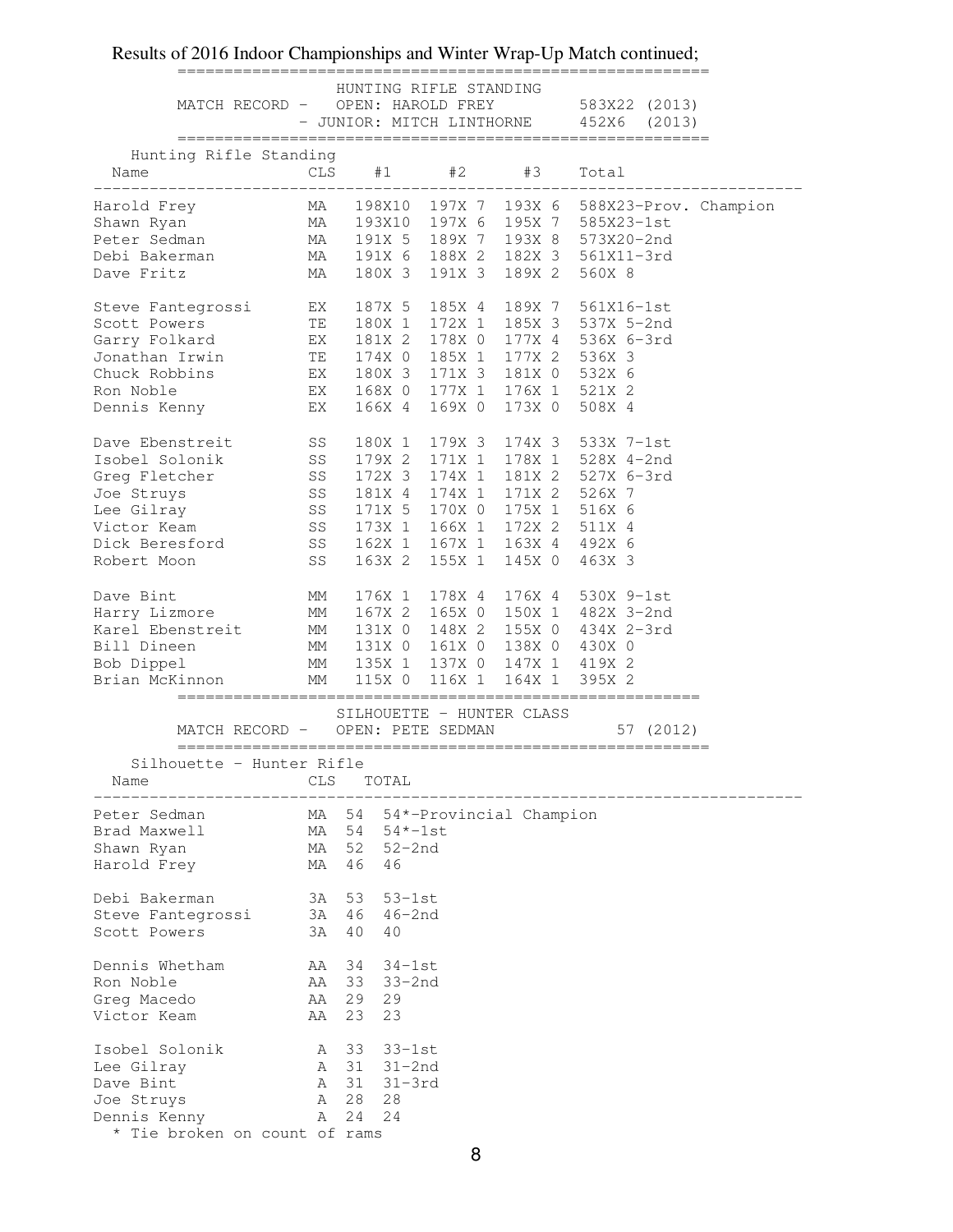### ======================================================== SILHOUETTE - STANDARD CLASS MATCH RECORD - OPEN: PETE SEDMAN 57 (2009) ========================================================= Silhouette - Standard Rifle Name CLS TOTAL ---------------------------------------------------------------------------- Peter Sedman MA 51 51\*-Provincial Champion Shawn Ryan MA 51 51\*-1st Brad Maxwell MA 47 47-2nd Harold Frey MA 46 46 Debi Bakerman 3A 49 49-1st Steve Fantegrossi 3A 40 40-2nd Scott Powers 3A 40 40 Isobel Solonik AA 25 25-1st Dennis Kenny Man 21 21-1st \* Tie broken on count of turkeys WINTER WRAP-UP MATCH - ISSF AIR PISTOL MATCH RECORD - OPEN: YURI MOVSHOVICH 577 (2008) - JUNIOR: RYAN WARD 561 (2009) ========================================================= Air Pistol Name CLS #1 #2 #3 #4 #5 #6 TOTAL -------------------------------------------------------------------------- Dmitriy Pekach MA 95 95 91 94 93 94 562-Provincial Champion Pat Boulay MA 94 98 93 92 93 89 559-1sat Oscar Dipilla MA 92 93 92 96 93 91 557-2nd Avianna Chao MA 87 93 91 89 93 86 539-3rd Dave Fritz MA 86 87 91 84 90 83 521 Nasar Hussain MA Natasha Denkovski TE 90 97 91 89 92 94 553-1st Brian Lagroix EX 94 90 87 95 95 87 548-2nd Ian Young TE 91 90 91 92 88 87 539-3rd Lori Kranenburg EX 91 89 85 90 89 94 538 Soren Sorensen EX 86 91 87 92 90 89 535 Gurpreet Sekhon TE 86 83 83 90 91 87 520 Chuck Robbins TE 84 87 90 87 88 81 517 Jonathan Irwin TE 84 83 86 84 87 91 515 Michael Kaytor EX 88 88 87 82 85 84 514 Pierre Bourque TE 88 83 83 84 87 83 508 Stephane Garnier TE 85 87 75 82 85 83 497 John Stewart EX 88 78 79 86 85 79 495 Dave Bint TE 81 80 80 83 89 81 494 Charles Mazer TE 76 87 79 77 78 86 483 Joe Struys TE 78 75 84 80 83 78 478 Alexis Rudkovska TE 74 73 80 83 80 82 472 Murray Wolfe TE 74 73 70 84 88 82 471 John Bond TE 87 74 79 74 75 74 463 Greg Fletcher TE 59 81 81 74 82 77 454 Karel Ebenstreit TE 64 74 78 74 76 72 438 Brian McKinnon TE 81 48 69 64 62 71 395 Stefan Vogtle SS 85 88 94 91 94 87 539-1st Sufei Xu SS 91 85 87 86 90 89 528-2nd Richard Saucier SS 85 86 81 88 92 89 521–3rd Michael Hung SS 91 86 86 84 88 86 521 Sam Melnyk SS 83 89 82 93 85 87 519 Joe Qiao SS 86 89 83 90 82 75 505

Results of 2016 Indoor Championships and Winter Wrap-Up Match continued;

#### 9